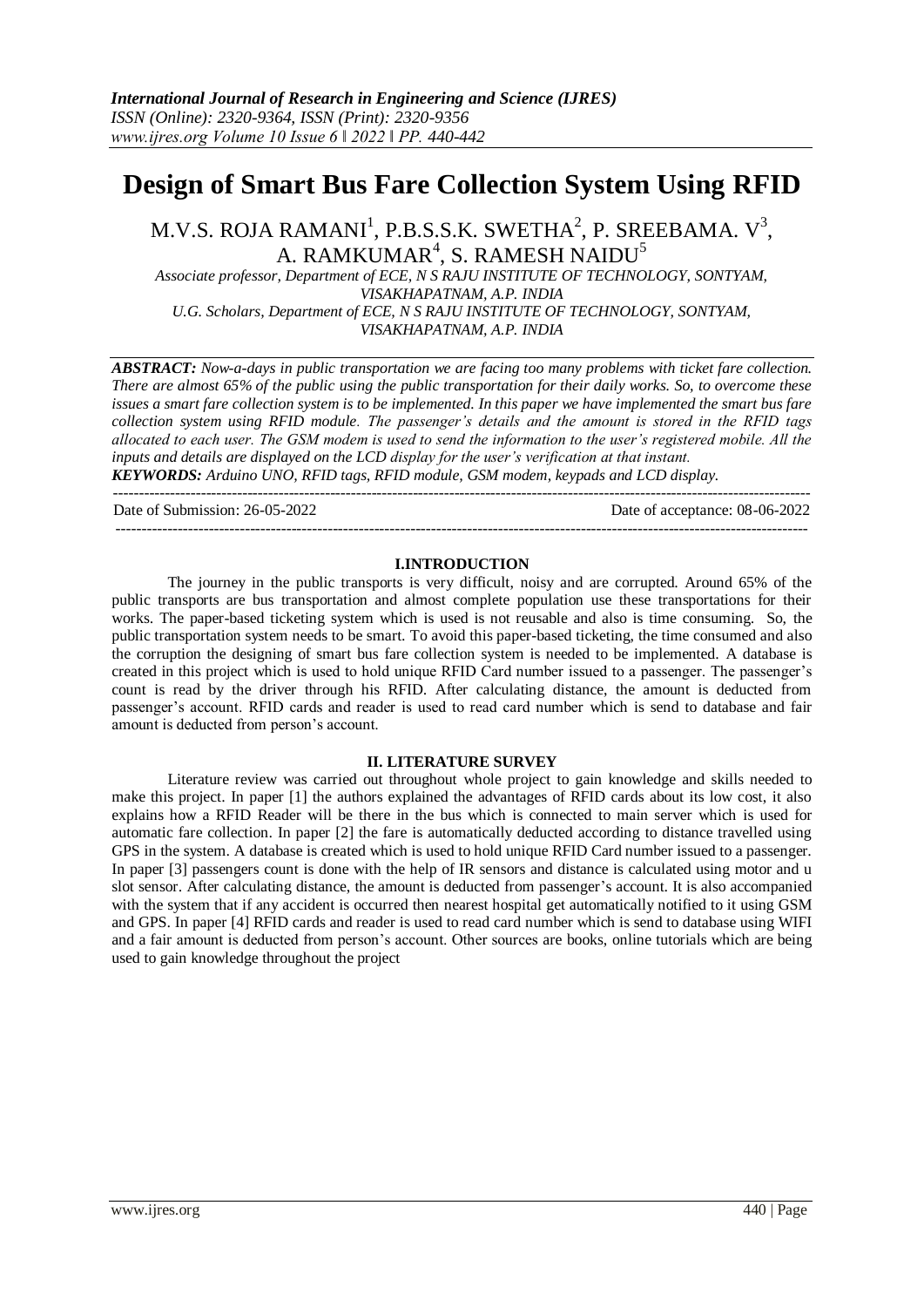

**Fig 1: Block Diagram**

The user scans his/her RFID tag with the help of the RFID module to check the authorization of the user. Once the user's tag is authorized the user is permitted to select the destination using the keypad. These are connected to the Arduino UNO and the processed data is sent to the LCD display and GSM modem. The LCD display displays the deducted amount, the selected station and the balance in the user's account. This data is sent to the registered mobile number through the GSM modem. All the passenger's data is sent to the driver's account.



**Fig 2: Circuit diagram**

The design of hardware components are done and processed by using RFID and Arduino UNO. The software implementation is by Arduino IDE tool.